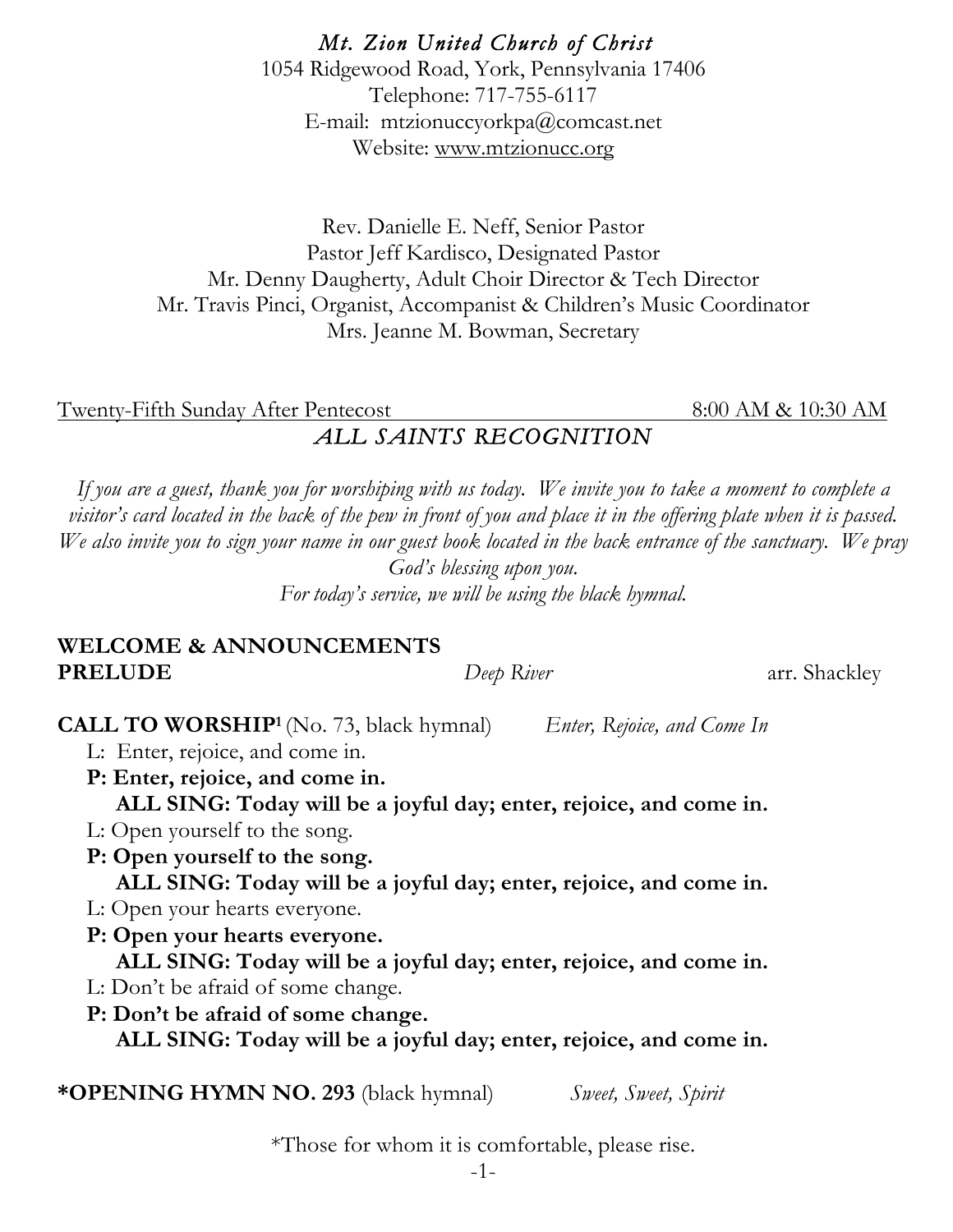### **ALL SAINTS DAY REMEMBRANCE**

Remembering Those Who Died In Past Years

Prayer of Remembrance\*

L: Blessed are those who die in Christ,

# **P: That they may rest from their labors, for their works shall follow them.**

L: Let us pray.

*\*(During this prayer, we will lift up the names of family and friends who have died.)*

Time of Remembrance

*(You are invited to light a candle and place it on the altar in memory of a friend or loved one.)*

# **\*TIME OF CONFESSION**

CALL TO CONFESSION PRAYER OF CONFESSION

 **ALL: Forgive us, God for our failure to live with integrity. We want to sing your praises, O God. We want to show our love for you with our very lives. We want you to be pleased with us. But there are times when we forget your promise; that those who love you will receive the kingdom. There are times when popularity, to be approved of by our friends and family; to be "somebody" in the eyes of the world are so enticing. Sometimes the desire to protect ourselves from criticism outweighs the greater need, to speak to the injustices we see all around us. In those moments, O God, we forget about people like ourselves who sacrificed everything because they did not fail to show their love for you. Remind us dear Lord, that we too can live with that kind of integrity. Be patient with us and extend your never ending love to us. Amen.**

ASSURANCE OF PARDON

ACT OF PRAISE2 (see insert) *The First Song of Isaiah*

 **ALL SING: Surely, it is God who saves me; I will trust in him and not be afraid. For the Lord is my strong-hold and my sure defense, and He will be my Savior.**

(10:30 AM) **CHILDREN'S MESSAGE**

**SCRIPTURE** Ephesians 1:11-23 **MESSAGE** 

\*Those for whom it is comfortable, please rise.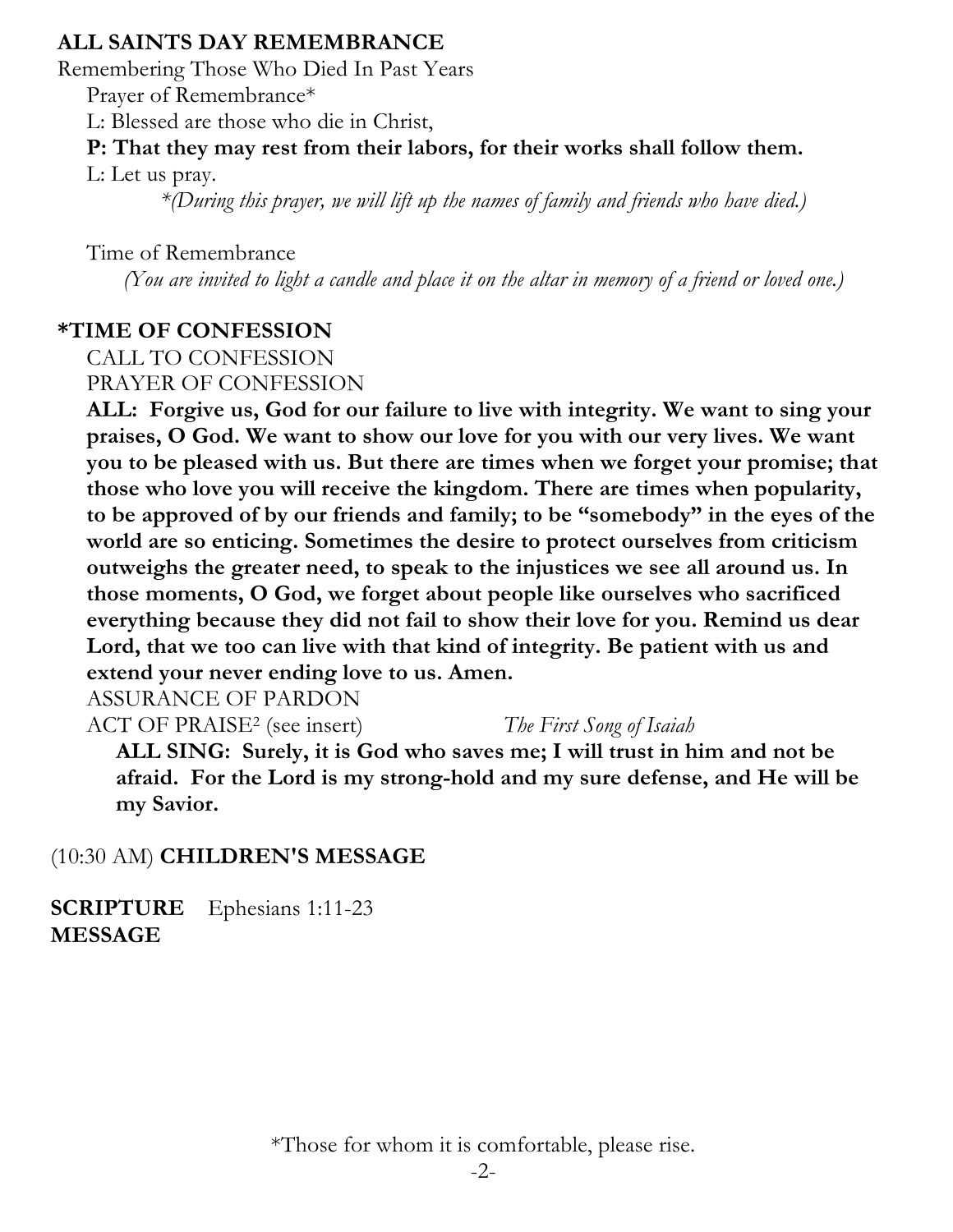#### **AFFIRMATION OF FAITH NO. 887** (black hymnal) *A New Creed*

L: We are not alone, we live in God's world.

 **P: We believe in God: who has created and is creating, who has come in Jesus, the Word made flesh, to reconcile and make new, who works in us and others by the Spirit. We trust in God. We are called to be the Church: to celebrate God's presence, to love and serve others, to seek justice and resist evil, to proclaim Jesus, crucified and risen, our judge and our hope. In life, in death, in life beyond death, God is with us. We are not alone. Thanks be to God.**

**HYMN NO. 295** (black hymnal) *I Sing a Song of the Saints of God*

### **JOYS AND CONCERNS PRAYERS OF THE PEOPLE & THE LORD'S PRAYER**

 **ALL: Our Father, who art in heaven, hallowed be thy Name. Thy kingdom come. Thy will be done, on earth as it is in heaven. Give us this day our daily bread. And forgive us our sins, as we forgive those who sin against us. And lead us not into temptation, but deliver us from evil. For thine is the kingdom, and the power, and the glory, forever. Amen.**

(10:30 AM) **WORSHIP CHOIR ANTHEM** *God of the Ages* arr. Hopson

### **OFFERTORY**

 CALL TO OFFERING OFFERTORY *Better is One Day* by Redman \*OFFERTORY RESPONSE NO. 782 (black hymnal, to the tune of Old Hundredth) **ALL SING: To God, all glorious heavenly Light, to Christ revealed in earthly night, to God the Spirit now we raise our joyful songs of thankful praise.**  \*PRAYER OF DEDICATION

**\*CLOSING HYMN NO. 299** (black hymnal) *For All the Saints* **\*BENEDICTION \*POSTLUDE** *We Are All Called* by Haas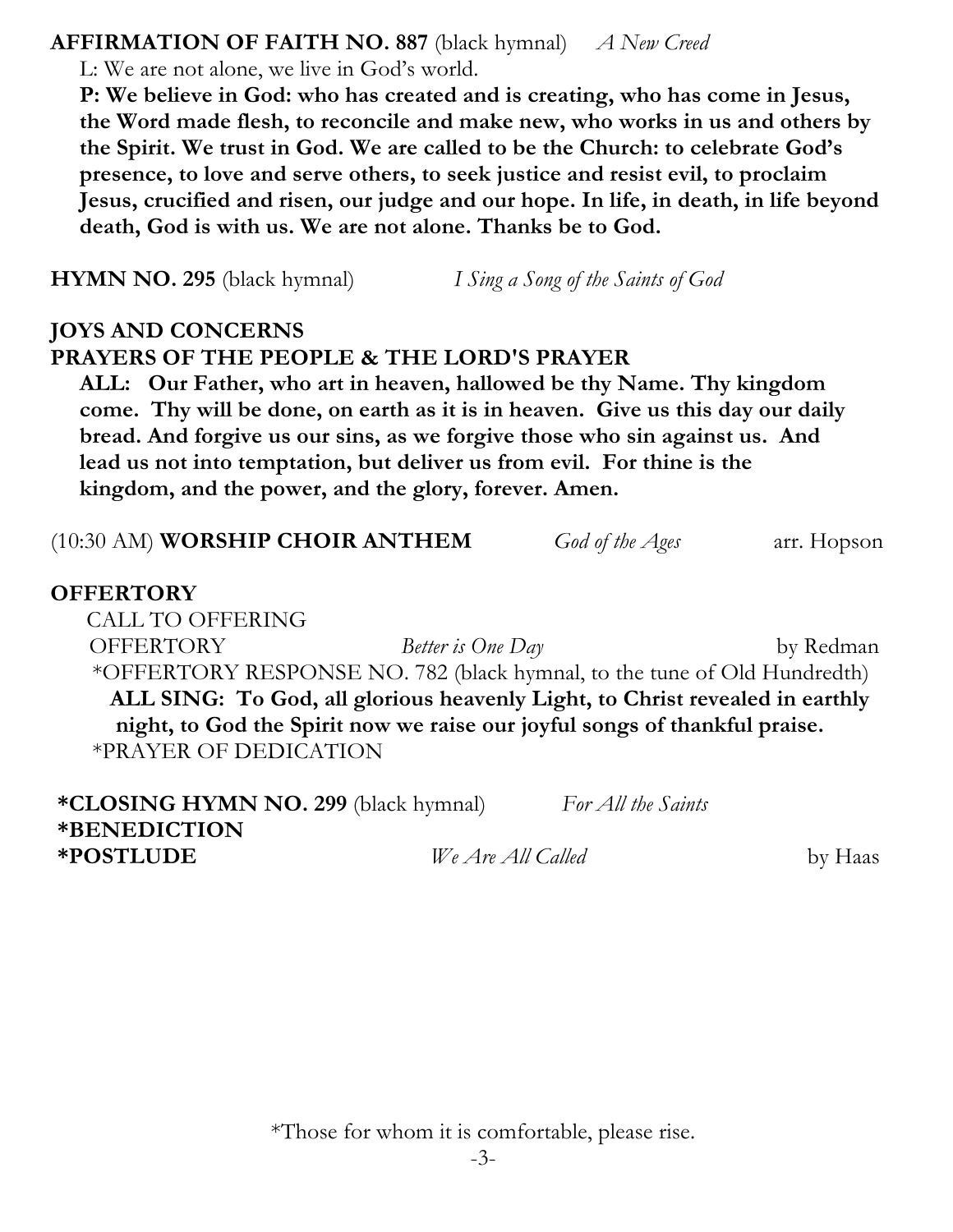We welcome infants and children in our worship! For your comfort, we also have a children's corner in the back of the sanctuary where your child can relax and play and you can still participate in the worship experience. We also have nursery care downstairs during our 10:30 AM worship service. Please see a member of the welcoming team for assistance! We offer a hearing assistance system called *Listen Technologies*. If you would like to use a receiver, please check with the volunteers at the sound booth at the rear of the sanctuary.

One vase of altar flowers is presented in memory of Weldon Spangler by Frances Spangler.

One vase of altar flowers is presented in memory of Emma Hogentogler.

Thank you to the November Worship Planning Team for planning today's service. The team members are: Braden & Vanessa Bicher, Nancy Sleeger and Pastor Jeff.

8 AM Acolyte: Holt Dallam 8 AM Sound Tech: Tom Mulligan 8 AM Welcome Team: Danika, Drew & Hayden Dallam, Bob Katherman 8 AM Worship Tech: Mary Jane Snyder

10:30 AM Acolyte: Maddie Gyenes 10:30 AM Camera Tech: Jim Firestone 10:30 AM Sound Tech: Tom Mulligan 10:30 AM Video Tech: Emily Merritt 10:30 AM Welcome Team: Coordinated by Nancy Sleeger 10:30 AM Worship Tech: John Schriver 10:30 AM Nursery & WOW Kids: Coordinated by Kathy Sweeney

1Adapted from black hymnal, No. 73 *Enter, Rejoice, and Come In*

<sup>2</sup> The Faith We Sing-No. 2030, *The First Song of Isaiah*, ©1977 H.W. Grey Co. c/o Belwin-Mills Publishing Corp., admin. by Warner Brothers Publications. CCLI License #3220582

\*Those for whom it is comfortable, please rise.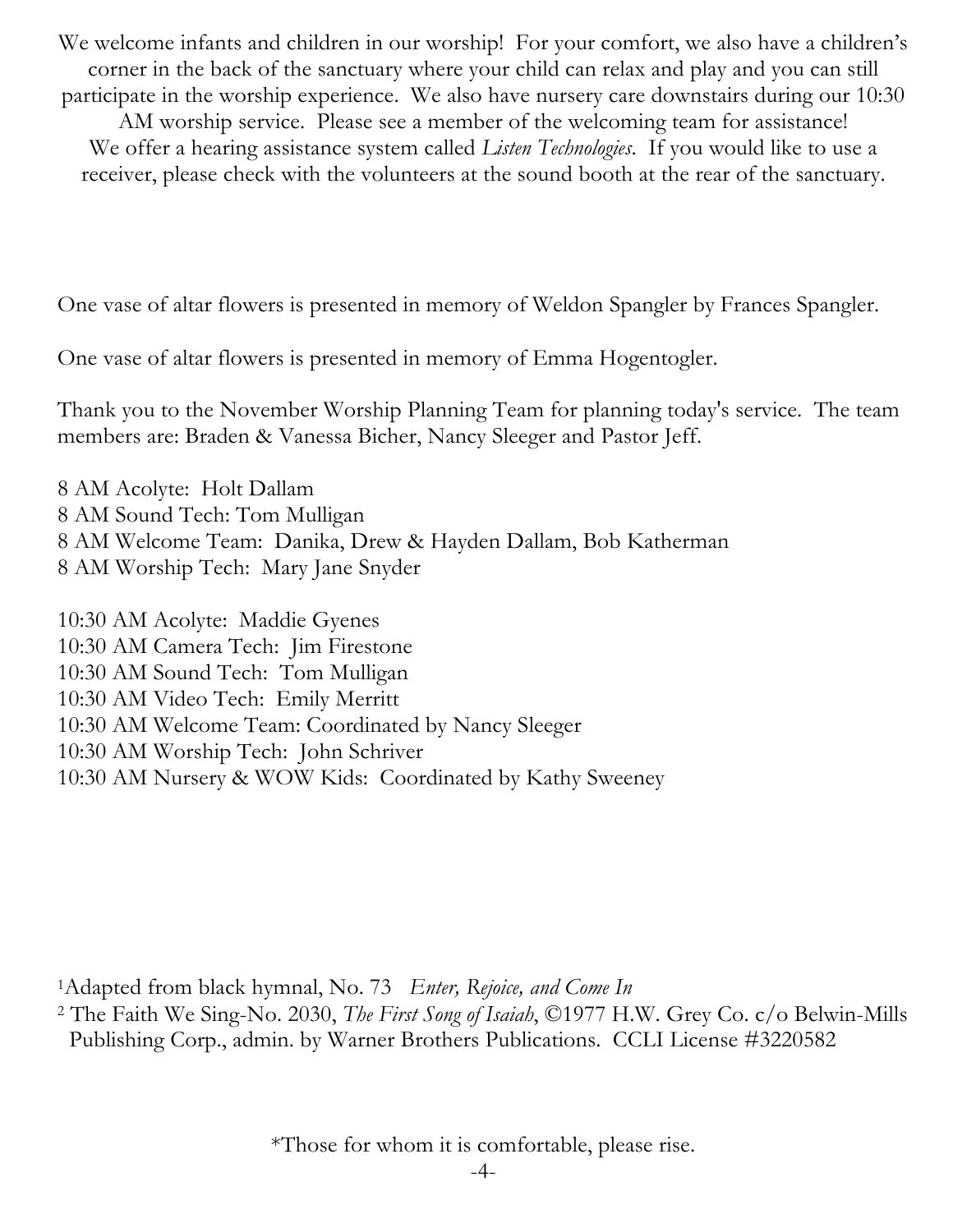### All Saints Recognition - Sunday, November 6, 2016

Below are names that were submitted to us and the names of Mt. Zion members who have passed away.

> Ruth Ann Burke Samuel H. Long Glenda Chilcote Mary Frey Long Betty Chronister Earl Martin Clifford E. Chronister Myra Martin Myra Cooper Patricia Miller Wayne R. Douce Woody Myers Aidan Fowler Missy Neal Marge Gyenes Carole Rebert Ronald Heist Marjorie Shepp Emma Hogentogler George Sipe Mary E. Hutchens Robert K. Smith Jr. Edward Kiessling Gene Snyder Harriet Kiessling Roberta Snyder Doris King Weldon Spangler Harry King **Rose R. Tanguy**  Barbara Kinports Wayne Wetzel William Kralowetz Jr. Doris A. Wenck Gordon L. Krier Fdwin O. Wenck

 Leon R. Hartman Helen Mae Schleeter Anita Lang Millard F. Wenck III Lois Yingling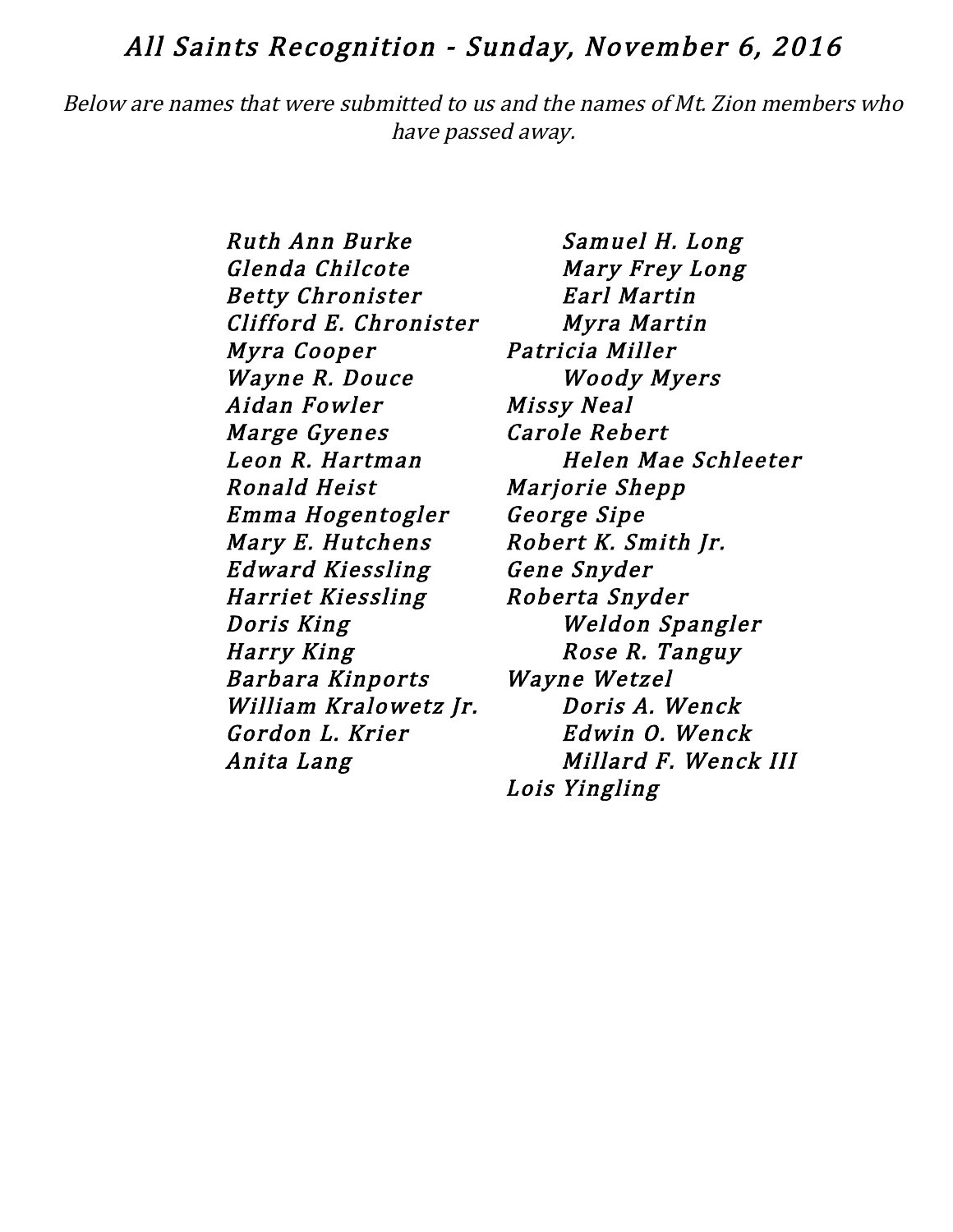EX EIFEIND SZR. A KEM DA KINKA



African-American songwriters who emerged during the golden<br>age of gospel (1930–1969). Although this era was dominated by the Baptists, Doris Akers had Methodist roots.

 $\frac{1}{2}$ 

9.11.9.11. with refrain Doris Akers, 1962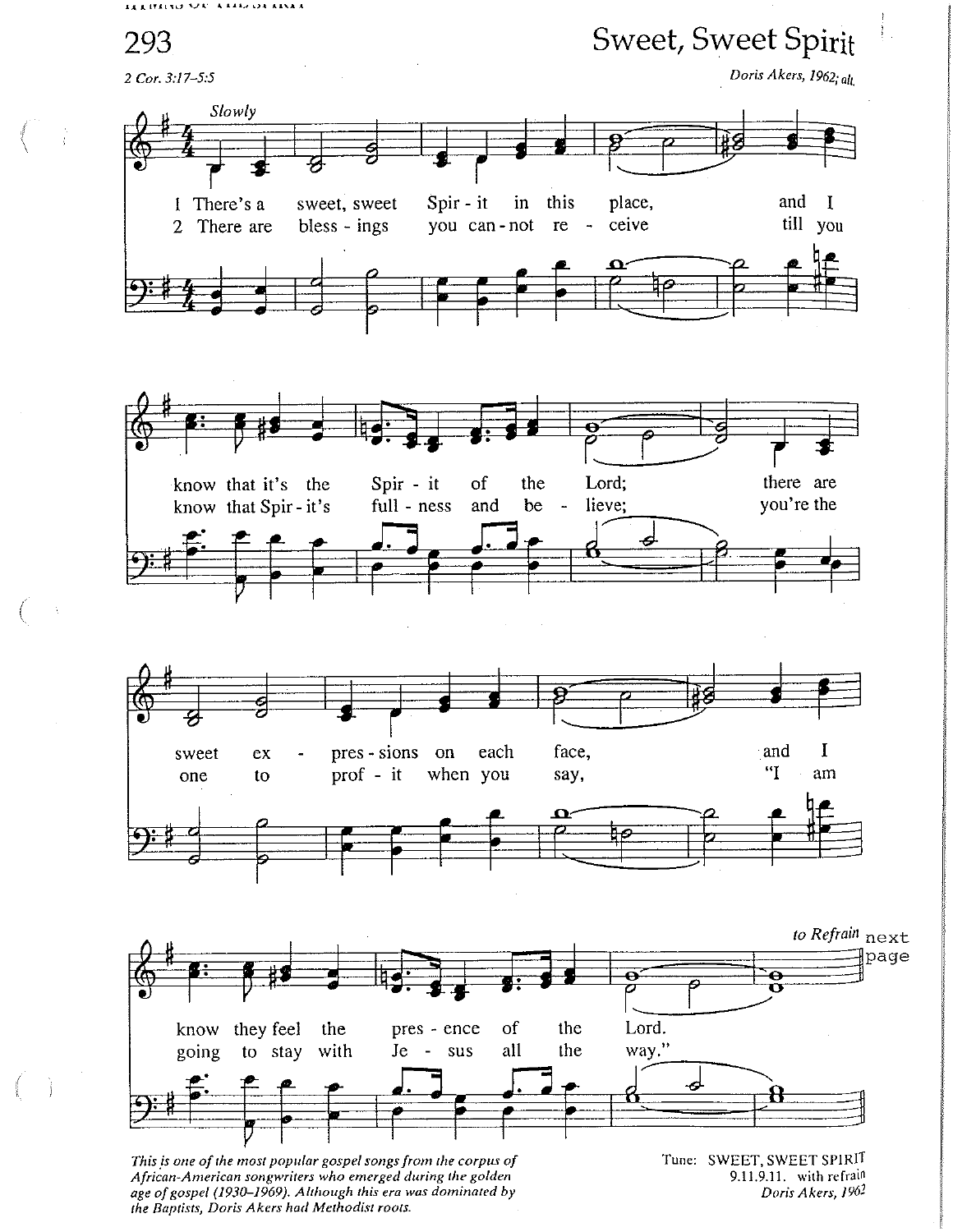HYMN #293 CONTINUED. .

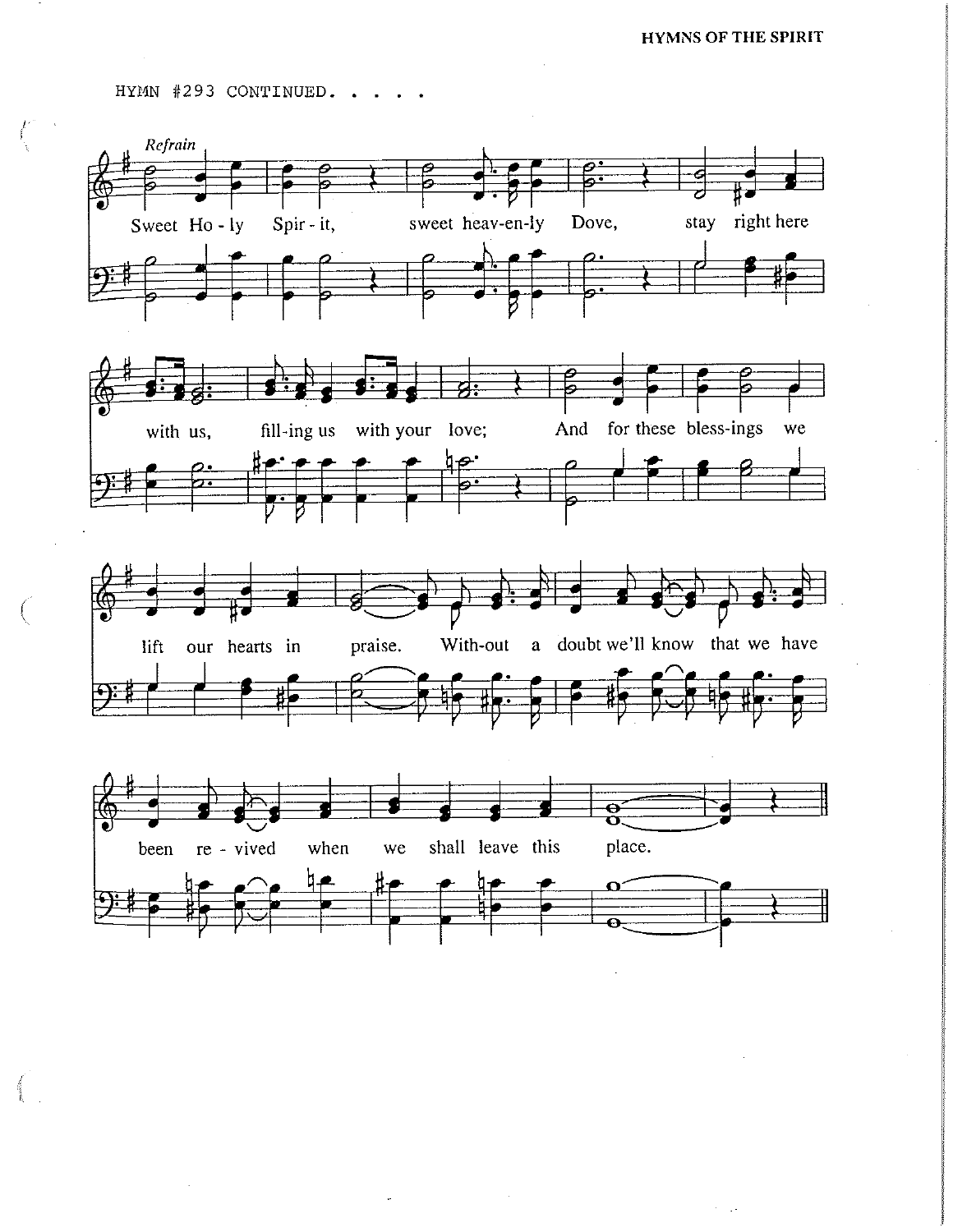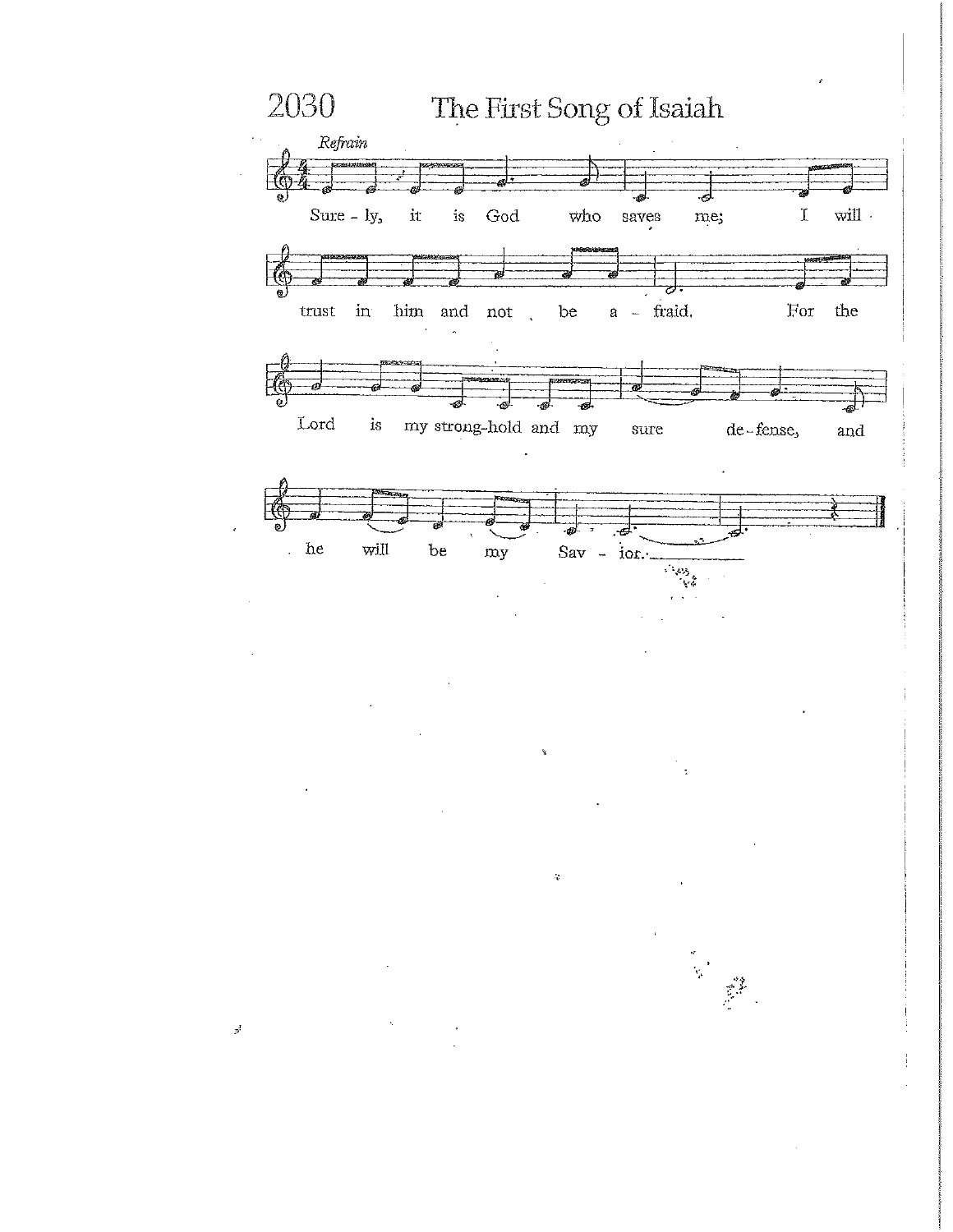295

 $\mathbf{1}$ 

I Sing a Song of the Saints of God

Lesbia Scott, 1929; alt.

Unison a song of the saints of God,  $\ldots$ . sing faith-ful their whole lives 2 They loved their God and they lived that love. It was lov-ing that made them 3 They lived not on - ly in ges past, there are hun-dreds of thou-sands  $a -$ brave - ly la - bored, lived, and died for the through, who God they did what was right, for strong. They Je - sus' sake lived just - ly their still. The world is filled with liv - ing saints who choose to loved and knew. And one was a doc - tor, and one was a queen, and anwhole lives long. one was a proph-et, and one was a priest, and an-And God's will. You can meet them in school, on the road, or at sea, in a do oth - er a shep-herd in pas - tures green: they were saints of God, if you oth - er was slain by a fierce wild beast: there is no earth-ly rea-son. church, in a train, in a shop, or at tea: for the saints are folk like what know  $\mathbf{I}$ mean. God, help me to be one, too. none the least, why in  $\mathbf{I}$ should-n't be one, too. and like me, and you 1 mean to be one, too.

This text was included in Lesbia Scott's Everyday Hymns for Little Children with her original words, music, and illustrations. A native of Britain, Scott was also the author of six published. plays and enjoyed painting until her death in 1986.

Tune: GRAND ISLE Irr. John H. Hopkins, 1940